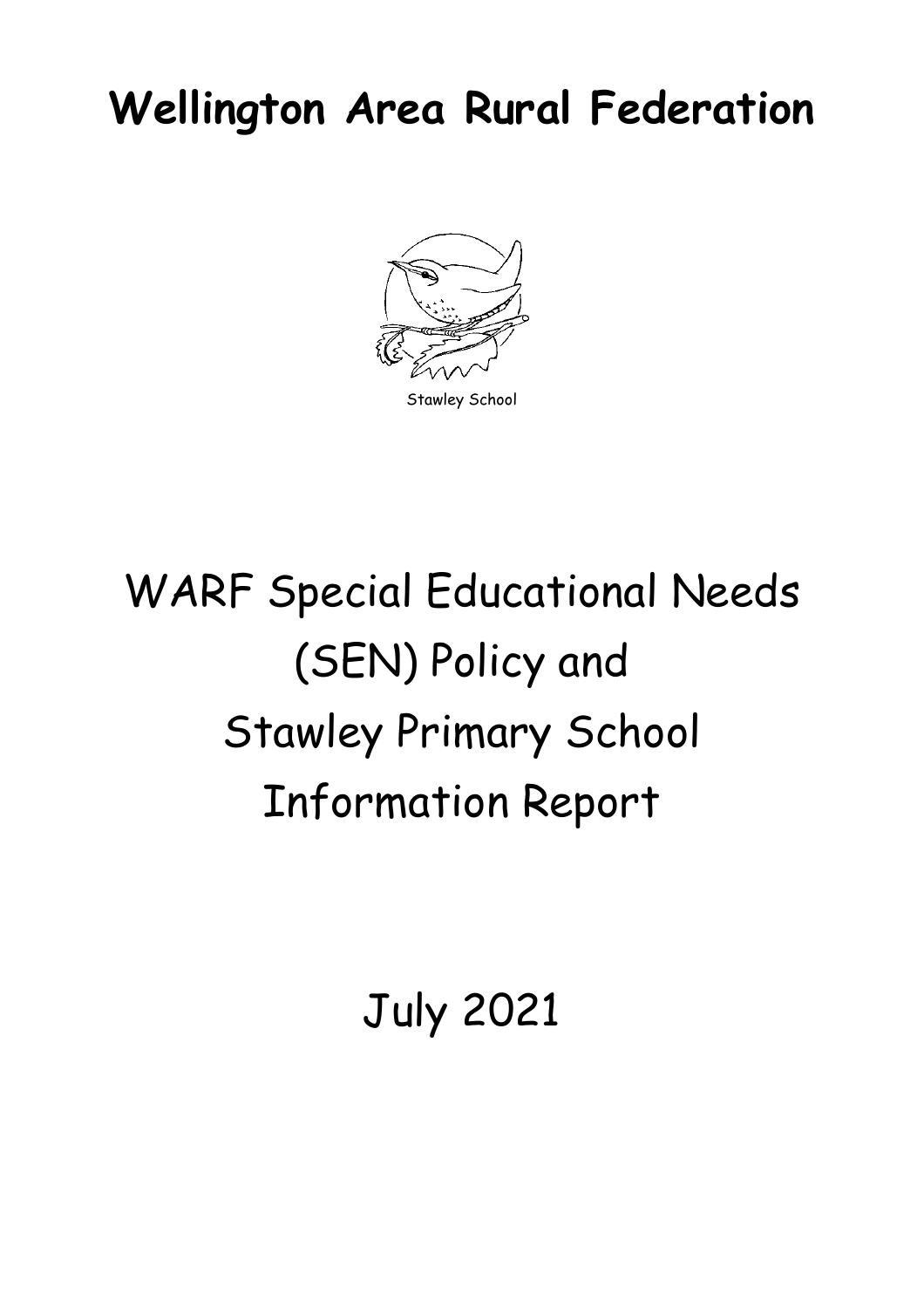## **Contents**

**…………………………………………………………………………………………………………………………….**

## **1. Aims**

Our SEN policy and information report aims to:

- Set out how our school will support and make provision for pupils with special educational needs (SEN)
- Explain the roles and responsibilities of everyone involved in providing for pupils with SEN

Our school aims to:

- Create an environment that meets the special educational needs of each child;
- Raise the aspirations of and expectations for all pupils including those with SEN;
- Ensure that the special educational needs of children are identified, assessed and provided for;
- Identify the roles and responsibilities in providing for children's Special Educational
- Needs;
- Enable all children to have full access to all elements of the school curriculum;
- Develop and maintain partnership and high levels of engagement with parents;
- Ensure that our children have a voice in this process.

We aim to offer excellence and choice to our children, whatever their ability or needs. We have high expectations of all our children. We want our children to feel that they are a valued part of our school community. Through appropriate curricular provision, we respect the fact that children:

- have different educational and emotional needs and aspirations;
- require different strategies for learning;
- acquire, assimilate and communicate information at different rates;
- need a range of different teaching approaches and experiences.

Teachers respond to children's needs by:

- planning to develop children's understanding through the use of all available senses and experiences;
- planning for children's full participation in learning, ensuring that those who need help with communication, language and literacy are fully supported;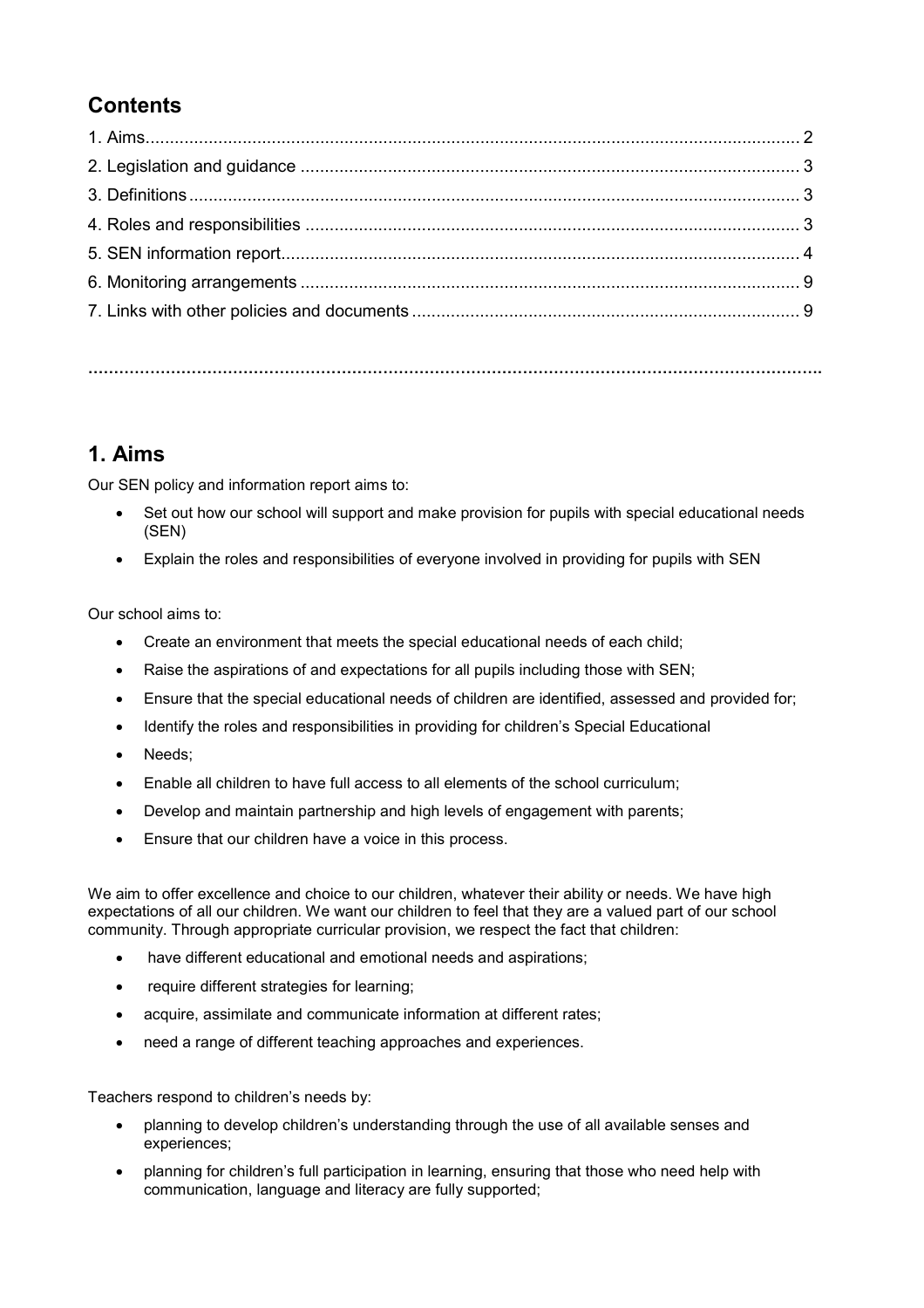• helping children to manage their emotions and to take part in learning effectively and safely.

## **2. Legislation and guidance**

This policy and information report is based on the statutory [Special Educational Needs and Disability \(SEND\)](https://www.gov.uk/government/uploads/system/uploads/attachment_data/file/398815/SEND_Code_of_Practice_January_2015.pdf)  [Code of Practice](https://www.gov.uk/government/uploads/system/uploads/attachment_data/file/398815/SEND_Code_of_Practice_January_2015.pdf) and the following legislation:

- [Part 3 of the Children and Families Act 2014,](http://www.legislation.gov.uk/ukpga/2014/6/part/3) which sets out schools' responsibilities for pupils with SEN and disabilities
- [The Special Educational Needs and Disability Regulations 2014,](http://www.legislation.gov.uk/uksi/2014/1530/contents/made) which set out schools' responsibilities for education, health and care (EHC) plans, SEN coordinators (SENCOs) and the SEN information report

## **3. Definitions**

A pupil has SEN if they have a learning difficulty or disability which calls for special educational provision to be made for them.

They have a learning difficulty or disability if they have:

- A significantly greater difficulty in learning than the majority of others of the same age, or
- A disability which prevents or hinders them from making use of facilities of a kind generally provided for others of the same age in mainstream schools

Special educational provision is educational or training provision that is additional to, or different from, that made generally for other children or young people of the same age by mainstream schools.

Special educational needs can be categorised into four groups. A child is likely to have one of those categories as their primary need but may have additional needs from one or more of the other categories. The four categories are:

- Cognition and Learning: Children with a cognition and learning difficulty will find it harder to assimilate knowledge and understanding. They are likely to be slower in processing information. They may have a difficulty remembering information. This need can be specific, as in Dyslexia, Dyspraxia and Dyscalculia; or it can be more general or global.
- Communication and Interaction: This area of need can broadly be separated into three sections:
	- $\triangleright$  Receptive language what we hear and how that information is processed;
	- $\triangleright$  Expressive language what we say. Difficulties in this area can be around the creation of speech sounds; the vocabulary we know; our ability to find the right word to say; and being able to speak in grammatically correct sentences.
	- $\triangleright$  Social communication often a difficulty associated with autistic spectrum conditions (ASC). This is a difficulty with the way we relate to each other and may make developing friendships more difficult. It is also a difficulty in the way we use body language and intonation in our speech to give more subtle meaning to the words we use.
- Social, Emotional and Mental Health (SEMH): Some children have difficulties with their emotional and social development. This might present as being withdrawn and isolated or, conversely, might present as challenging, disruptive or disturbing behavior. These might include Attention Deficit Hyperactivity Disorder (ADHD); Attention Deficit Disorder (ADD); or Attachment disorder. A wide range of mental health difficulties can result in a child requiring additional support in school. This might include anxiety or depression.
- Sensory and Physical Disabilities: This category of SEN includes visual and hearing impairments as well as physical disability. In general, adjustments to the school environment may be required. Specialist support can be obtained from the Physical Impairment and Medical Support Team (PIMST).

## **4. Roles and responsibilities**

#### **4.1 The SENCO**

The Special Educational Needs Coordinator (SENCO) is Moira Brown.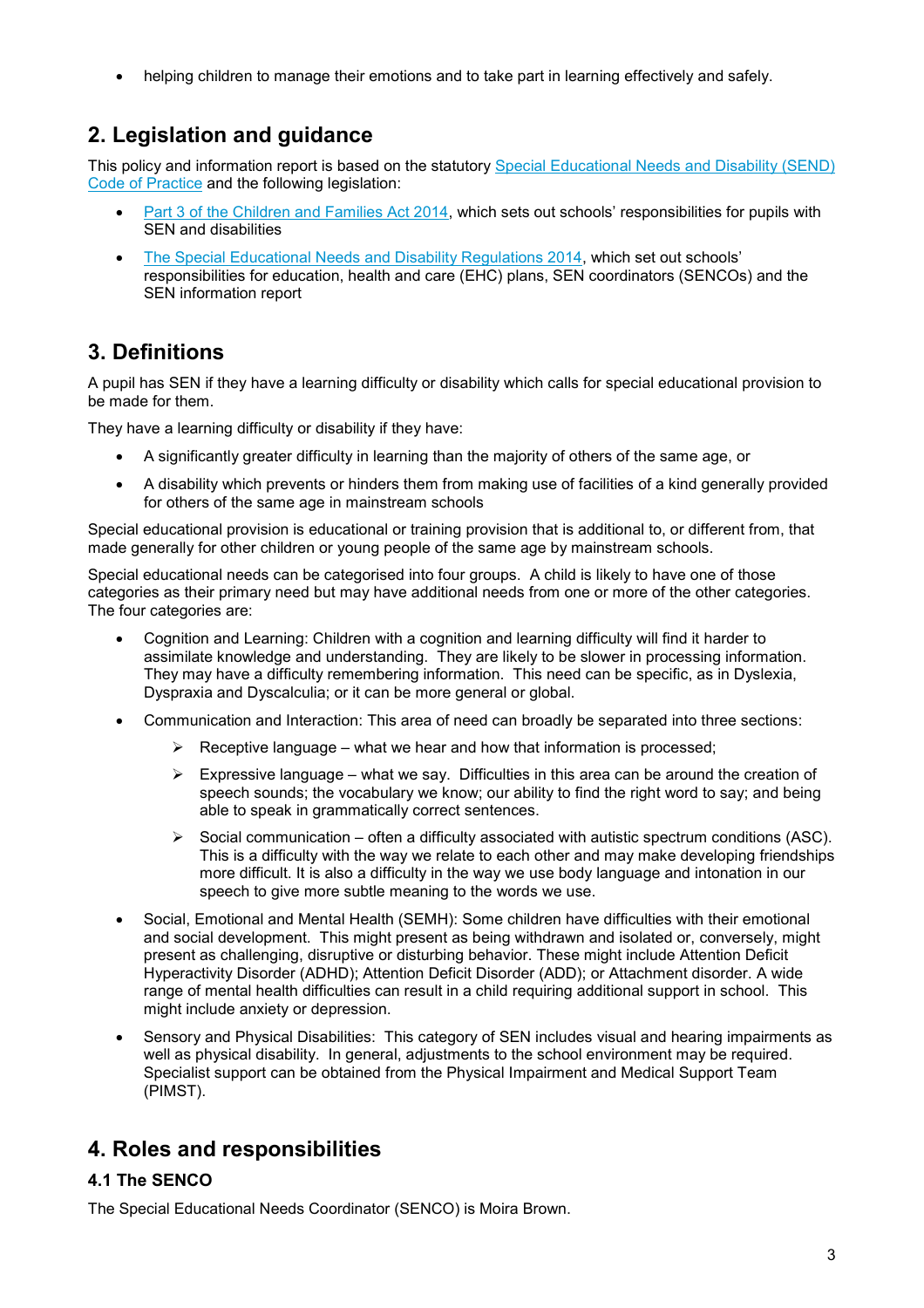She will:

- Work with the headteacher and SEN governor to determine the strategic development of the SEN policy and provision in the school
- Have day-to-day responsibility for the operation of this SEN policy and the co-ordination of specific provision made to support individual pupils with SEN, including those who have EHC plans
- Provide professional guidance to colleagues and work with staff, parents, and other agencies to ensure that pupils with SEN receive appropriate support and high quality teaching
- Advise on the graduated approach to providing SEN support
- Advise on the deployment of the school's delegated budget and other resources to meet pupils' needs effectively
- Be the point of contact for external agencies, especially the local authority and its support services
- Liaise with potential next providers of education to ensure pupils and their parents are informed about options and a smooth transition is planned
- Work with the headteacher and governing board to ensure that the school meets its responsibilities under the Equality Act 2010 with regard to reasonable adjustments and access arrangements
- Ensure the school keeps the records of all pupils with SEN up to date

#### **4.2 The SEN Governor**

The Special Educational Needs (SEN) governor will:

- Help to raise awareness of SEN issues at governing board meetings
- Monitor the quality and effectiveness of SEN and disability provision within the school and update the governing board on this
- Work with the headteacher and SENCO to determine the strategic development of the SEN policy and provision in the school

#### **4.3 The headteacher**

The headteacher will:

- Work with the SENCO and SEN governor to determine the strategic development of the SEN policy and provision in the school
- Have overall responsibility for the provision and progress of learners with SEN and/or a disability

#### **4.4 Class teachers**

Each class teacher is responsible for:

- The progress and development of every pupil in their class
- Working closely with any teaching assistants or specialist staff to plan and assess the impact of support and interventions and how they can be linked to classroom teaching
- Working with the SENCO to review each pupil's progress and development and decide on any changes to provision
- Ensuring they follow this SEN policy

## **5. SEN information report**

#### **5.1 The kinds of SEN that are provided for**

This year we have had 9 pupils on our SEN register. None of those children have an EHCP or additional SEN funding.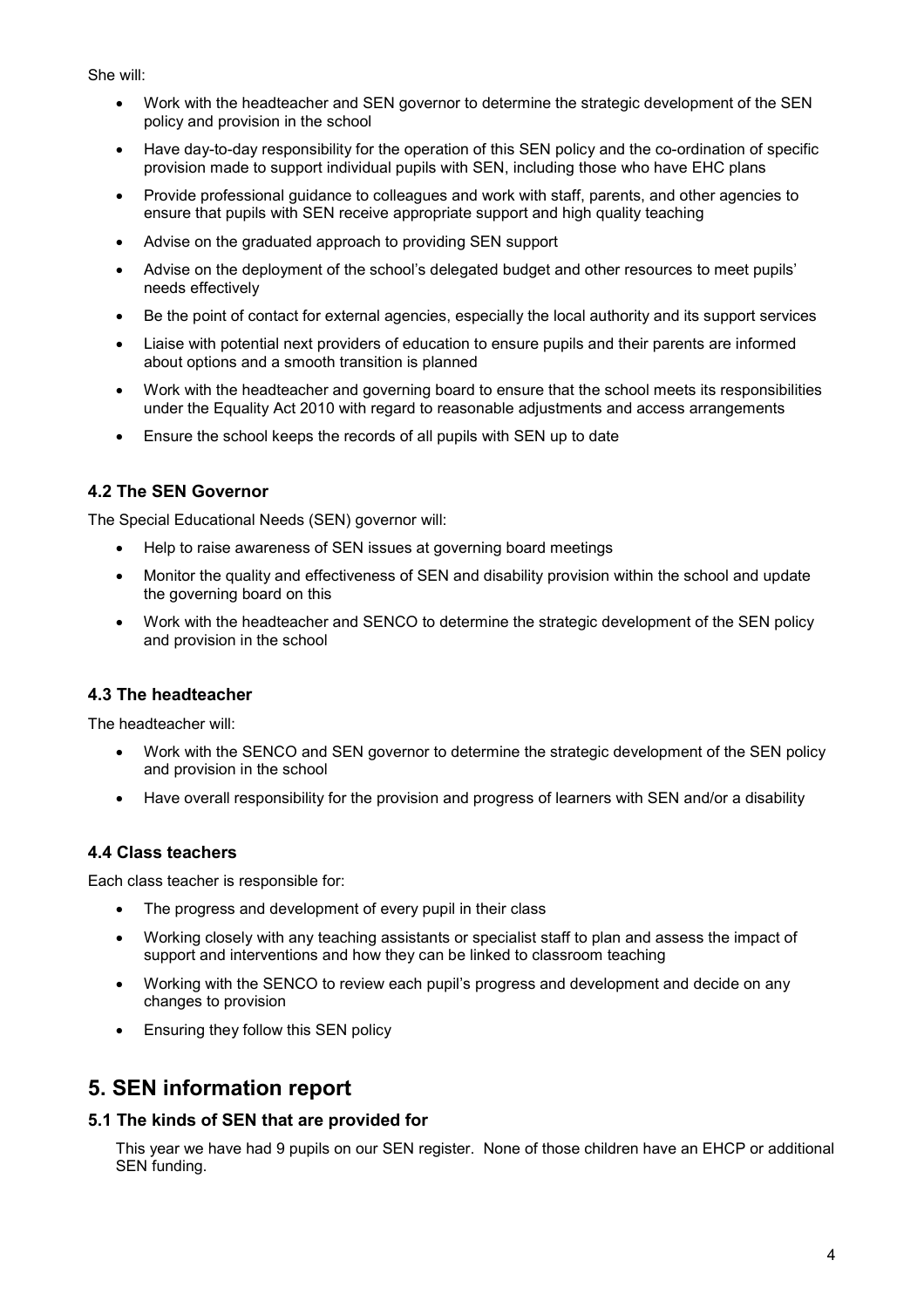|            | % of all levels of SEN | % of pupils at SEN support level | % of pupils with an EHCP |
|------------|------------------------|----------------------------------|--------------------------|
| Nationally | 14.9                   | 12.1                             | 3.3                      |
| Somerset   | 15.3                   | 13.2                             | 2.1                      |
| Stawley    | 15                     | 15                               |                          |

Due to lockdown, this has been an exceptional year for our pupils. Despite this most children on the SEN register have made good progress. The school has provided additional and/or different provision for a range of needs, including:

- Communication and interaction, for example, autistic spectrum disorder, Asperger's Syndrome, speech and language difficulties
- Cognition and learning, for example, dyslexia, dyspraxia,
- Social, emotional and mental health difficulties, for example, attention deficit hyperactivity disorder (ADHD),
- Medical needs
- Moderate/severe/profound and multiple learning difficulties

#### **5.2 Identifying pupils with SEN and assessing their needs**

We will assess each pupil's current skills and levels of attainment on entry, which will build on previous settings and Key Stages, where appropriate. Class teachers will make regular assessments of progress for all pupils and identify those whose progress:

- Is significantly slower than that of their peers starting from the same baseline
- Fails to match or better the child's previous rate of progress
- Fails to close the attainment gap between the child and their peers
- Widens the attainment gap

This may include progress in areas other than attainment, for example, social needs.

Slow progress and low attainment will not automatically mean a pupil is recorded as having SEN.

When deciding whether special educational provision is required, we will start with the desired outcomes, including the expected progress and attainment, and the views and the wishes of the pupil and their parents. We will use this to determine the support that is needed and whether we can provide it by adapting our core offer, or whether something different or additional is needed.

#### **5.3 Consulting and involving pupils and parents**

We will have an early discussion with the pupil and their parents when identifying whether they need special educational provision. These conversations will make sure that:

- Everyone develops a good understanding of the pupil's areas of strength and difficulty
- We take into account the parents' concerns
- Everyone understands the agreed outcomes sought for the child
- Everyone is clear on what the next steps are

We will formally notify parents when it is decided that a pupil will receive SEN support.

#### **5.4 Assessing and reviewing pupils' progress towards outcomes**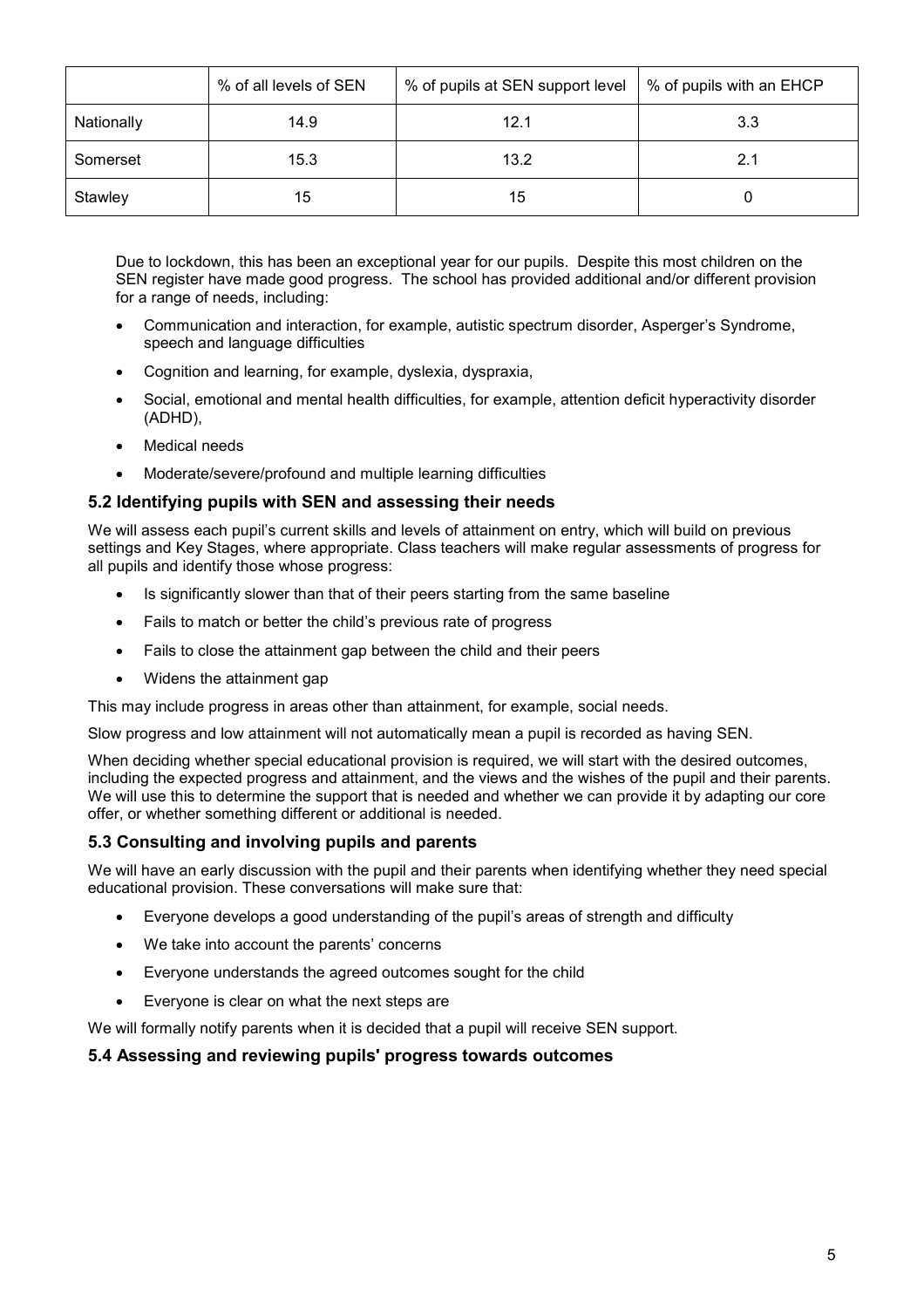We will follow the graduated approach and the four-part cycle of **assess, plan, do, review**. As shown in the



illustration, the graduated response involves the cycle of assess, plan, do, review (APDR). Before each cycle, the child's progress will be assessed to see whether the previous cycle of APDR was helpful for the child's progress. The assessments are then used for planning the next period of support for the child. It usually takes a term to complete a cycle of APDR but this can be shortened or lengthened where appropriate. The graduated response allows staff to gradually increase the level and specificity of support and the range of outside professionals involved if progress continues to be slow, or to gradually reduce the support as the child's needs have been successfully identified and overcome.

The class teacher will work with the SENCO to carry out a clear analysis of the pupil's needs. This will draw on:

- The teacher's assessment and experience of the pupil
- Their previous progress and attainment and behaviour
- Other teachers' assessments, where relevant
- The individual's development in comparison to their peers and national data
- The views and experience of parents
- The pupil's own views
- Advice from external support services, if relevant

The assessment will be reviewed regularly.

All teachers and support staff who work with the pupil will be made aware of their needs, the outcomes sought, the support provided, and any teaching strategies or approaches that are required. We will regularly review the effectiveness of the support and interventions and their impact on the pupil's progress.

#### **5.5 Supporting pupils moving between phases and preparing for adulthood**

We will share information with the school or other setting the pupil is moving to. We will agree with parents and pupils which information will be shared as part of this.

We work collaboratively with many of the local schools which means we are able to ensure a smooth transition to the next phase. For many children with SEN, this will mean additional visits to their next school so they can start to get to know key staff.

#### **5.6 Our approach to teaching pupils with SEN**

Teachers are responsible and accountable for the progress and development of all the pupils in their class.

High quality teaching is our first step in responding to pupils who have SEN. This will be differentiated for individual pupils.

We will also provide, when appropriate, the following interventions:

- Phonic interventions to develop a child's ability to link speech sounds to writing and reading.
- Activity breaks sometimes called sensory breaks or snacks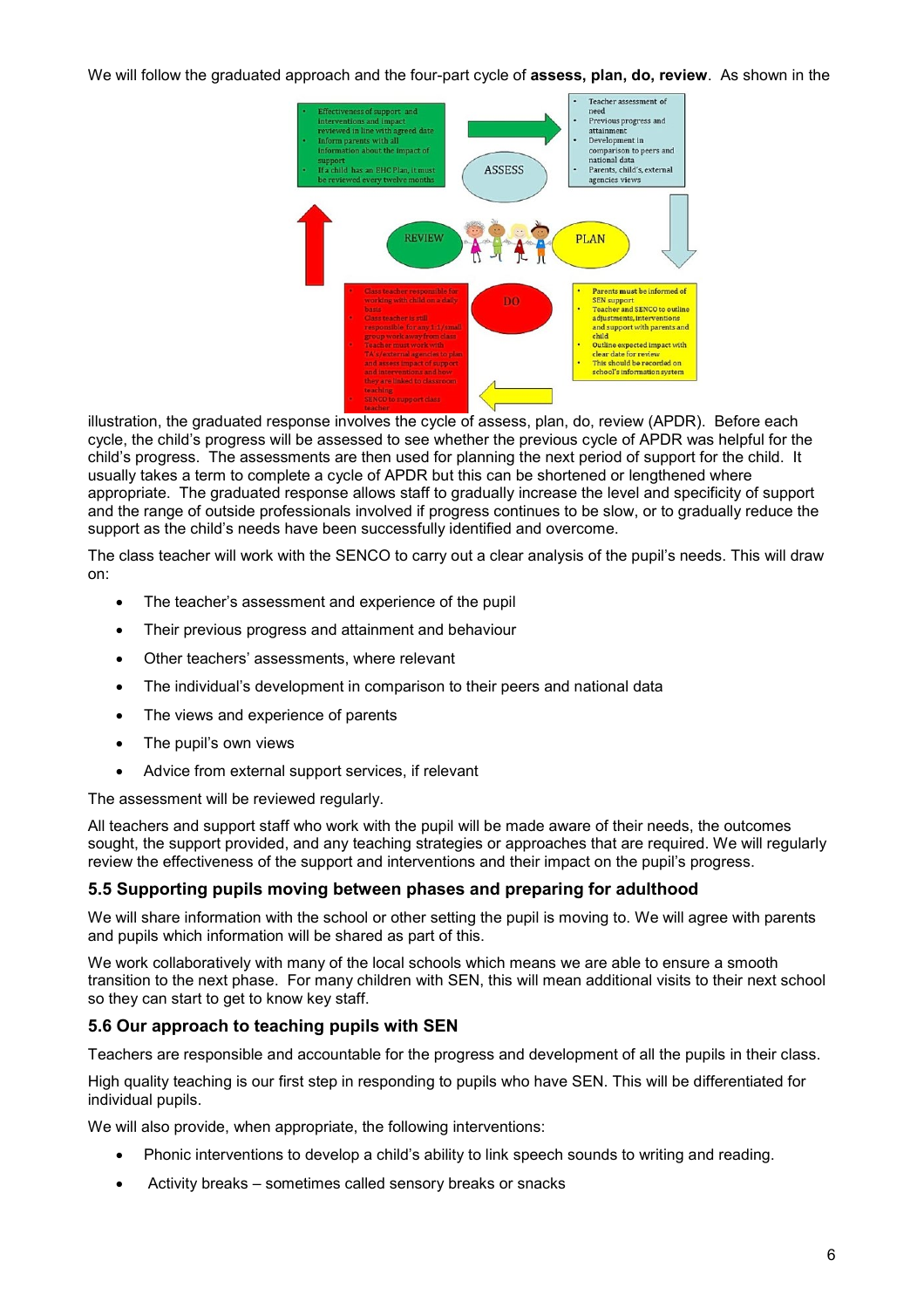- Emotion Literacy Support Assistant (ELSA) nurture groups or 1:1 support
- Lego therapy Developing communication skills and emotional literacy using Lego!
- Individualised Literacy Intervention (ILI) a 1 to 1 intervention that takes place up to 3 times a week over 10 weeks. Activities are tailored to the individual child's needs.
- Precision teaching for literacy and numeracy Activities aimed at developing specific skills with short activities on a regular basis. This may be daily for a short period of time.
- Catch up maths
- NELI (Nuffield Early Language Intervention a speech and language intervention aimed at Reception age children but can be used throughout class 1.

#### **5.7 Adaptations to the curriculum and learning environment**

We make the following adaptations to ensure all pupils' needs are met:

- Differentiating our curriculum to ensure all pupils are able to access it, for example, by grouping, 1:1 work, teaching style, content of the lesson, etc.
- Adapting our resources and staffing
- Adapt the classroom and school environment to ensure children can reach their potential
- Using recommended aids, such as laptops, coloured overlays, visual timetables, larger font, etc.
- Differentiating our teaching, for example, giving longer processing times, pre-teaching of key vocabulary, reading instructions aloud, etc.

#### **5.8 Additional support for learning**

We aim to support children within the classroom and with their peers wherever possible. Interventions are aimed at boosting skills so that all children are able access the mainstream class.

We have teaching assistants who are trained to deliver interventions such as Lego therapy, ILI and ELSA support.

Teaching assistants will support pupils on a 1:1 basis when they are unable to access their differentiated curriculum without that additional support.

Teaching assistants will support pupils in small groups when a small number of children need similar curriculum support.

We work with the following agencies to provide support for pupils with SEN:

- NHS Paediatrics; GPs; Speech and Language Therapy; Physiotherapy; Occupational Therapy
- Educational Psychologists
- Learning support service
- Autism and Communication service
- Vision and Hearing support service
- Physical Impairment and Medical Support Team (PIMST)
- Child and Adolescent Mental Health Service (CAMHS)

#### **5.9 Expertise and training of staff**

We aim to ensure all our staff have an excellent understanding of how to support all our pupils. To that end, we provide in-house training for all staff in a range of techniques and interventions to ensure an inclusive and caring learning environment for all of our children.

In addition, where specific skills are needed we aim to ensure, by accessing training from outside the school, that staff are trained appropriately.

Our SENCO has 8 experience in this role.

She is allocated 2 days a week to manage SEN provision at Sampford Arundel and Stawley Primary Schools.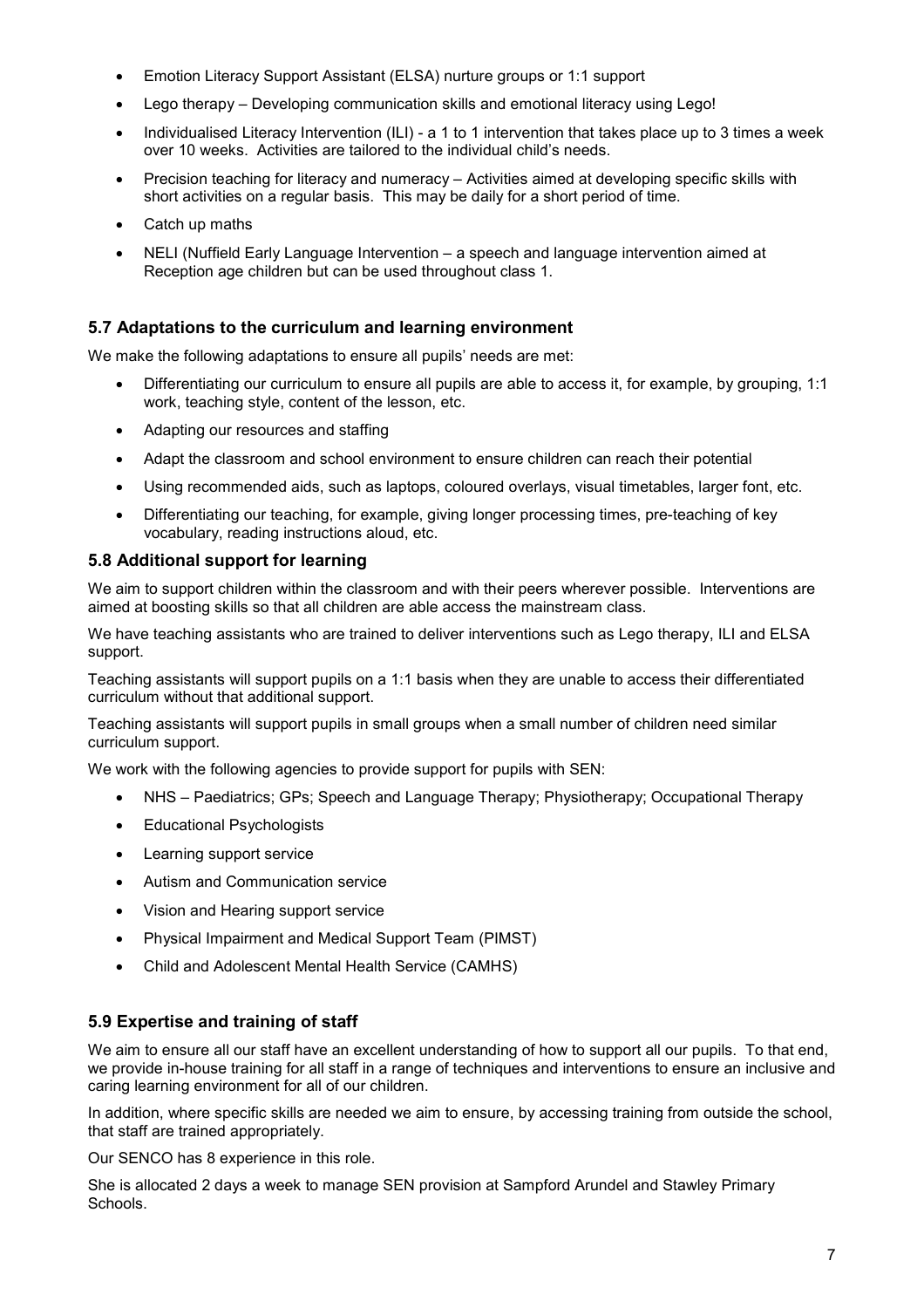We have a team of four teaching assistants, including two higher level teaching assistants (HLTAs) who are trained to deliver SEN provision.

In the last academic year, staff have been trained in delivering NELI and in supporting pupils with social, emotional and mental health difficulties. Both the SENCO and the ELSA attend at least termly professional development opportunities.

We use specialist staff for NELI, Lego therapy, ELSA, Learn to Move and ILI.

#### **5.10 Securing equipment and facilities**

With the support of expert agencies we aim to identify what equipment or facilities might support our pupils' progress. We either obtain that equipment through loaning agencies or, within the limits of our budget, we aim to buy what is necessary.

#### **5.11 Evaluating the effectiveness of SEN provision**

We evaluate the effectiveness of provision for pupils with SEN by:

- Reviewing pupils' individual progress towards their goals each term
- Reviewing the impact of interventions. This is usually after 6 weeks.
- Using pupil questionnaires particularly with ELSA led interventions.
- Monitoring by the SENCO
- Using whole school comparative data to measure progress
- Holding annual reviews for pupils with EHC plans or pupils who we consider to be likely to need EHP assessment in the future.

#### **5.12 Enabling pupils with SEN to engage in activities available to those in the school who do not have SEN**

We aim to ensure all of our extra-curricular activities and school visits are available to all our pupils, including our before-and after-school clubs. When planning school visits, we take care to consider how all our pupils can be included in an effective way.

All pupils are encouraged to go on our residential trip.

All pupils are encouraged to take part in sports day/school plays/special workshops, etc.

No pupil is ever excluded from taking part in these activities because of their SEN or disability.

- In the event of a parent requesting a place at the school for their disabled child, we discuss with them how we might support their child. We will discuss what reasonable adjustments can be made to both the curriculum and to the school environment to ensure their child can be included in the school community.
- At our school, we believe strongly in the value of difference. We celebrate our differences. Should a child feel isolated as a result of their disability or SEN, we use restorative justice as laid out in our school behaviour policy
- Our latest accessibility plan can be found on our school website.

#### **5.13 Support for improving emotional and social development**

At our school, we believe that by encouraging all our pupils' emotional and social development, we will ensure all our children are more able to reach their potential in all areas of development. We provide support for pupils to improve their emotional and social development in the following ways:

- We teach emotional literacy as a discrete curriculum area and show them how it links to all other areas of school life.
- We ensure all pupils are able to express their views in the school. This may include pupils with SEN being encouraged to be part of the school council

We have a zero tolerance approach to bullying.

#### **5.14 Working with other agencies**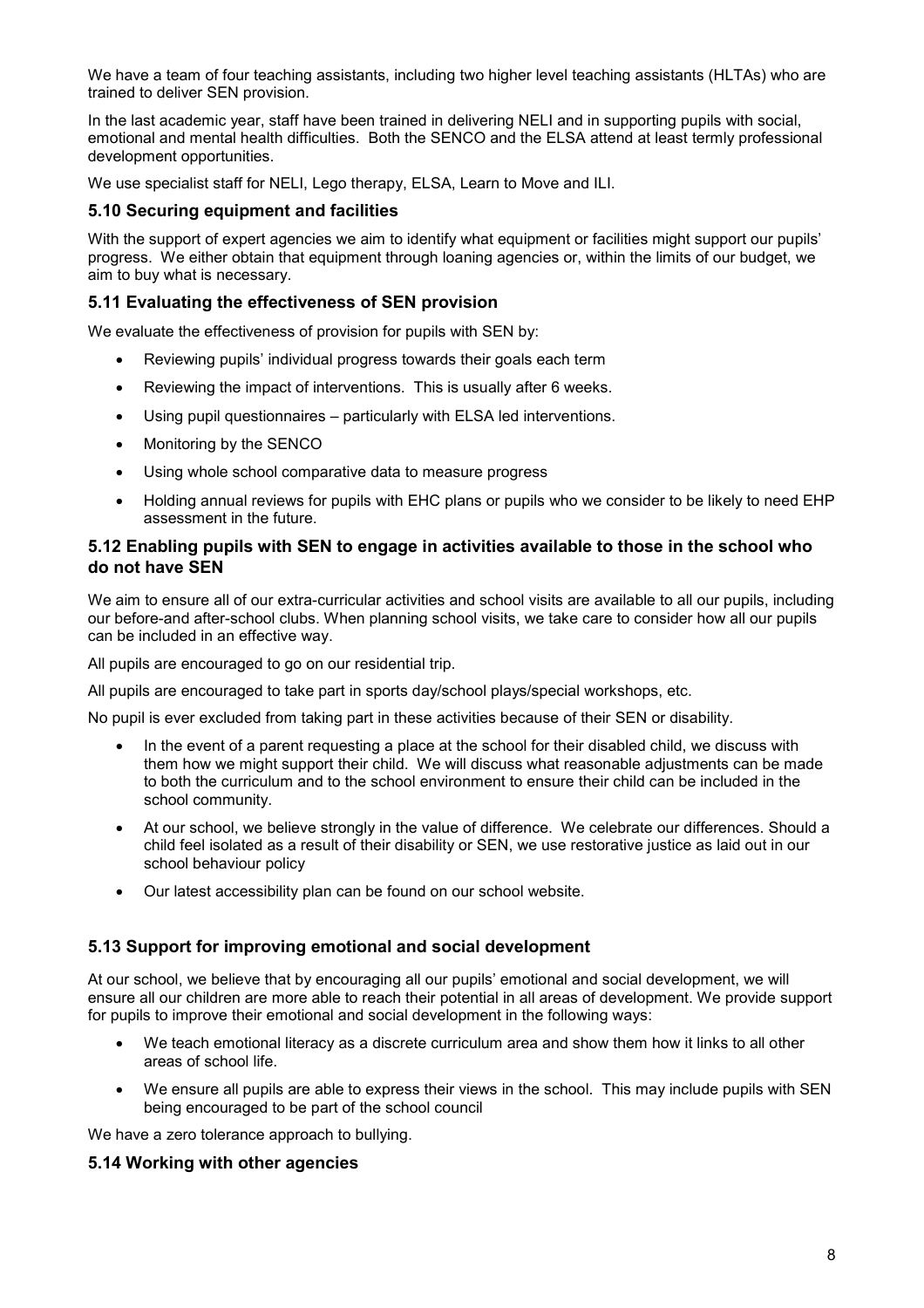Following two cycles of APDR, if we feel we need further expertise, and after discussion with parents, we may request involvement from outside agencies. This may include learning support services, behavior support, educational psychology etc. We may ask parents to speak to their GP to check their child's vision and hearing are not a cause of difficulty. We may request a referral to a Paediatrician.

#### **5.15 Complaints about SEN provision**

Complaints about SEN provision in our school should be made to the class teacher, SENCO or Head teacher in the first instance. The complaints policy can be found on the website.

The parents of pupils with disabilities have the right to make disability discrimination claims to the first-tier SEND tribunal if they believe that our school has discriminated against their children. They can make a claim about alleged discrimination regarding:

- Exclusions
- Provision of education and associated services
- Making reasonable adjustments, including the provision of auxiliary aids and services

#### **5.16 Contact details of support services for parents of pupils with SEN**

Parents can contact SENDIAS for support regarding SEN support for their child: <https://choices.somerset.gov.uk/025/send/somerset-sendias/> 01823 355578.

Parents of children with SEN or disabilities access peer support from the Somerset Parent Carer Forum: <https://somersetparentcarerforum.org.uk/> 01458-259384

#### **5.17 Contact details for raising concerns**

If parents have concerns about their child, in the first instance, they should speak to their child's class teacher. If they continue to have concerns they should speak to Jacqui Collier, Executive head. Other members of the school community who may be able to help are:

Moira Brown SENCO, Deputy Designated Safeguarding Lead;

David Stirzaker, Deputy Designated Safeguarding Lead

#### **5.18 The local authority local offer**

Our contribution to the local offer is: <https://choices.somerset.gov.uk/025/schools/stawley-primary-school/> Our local authority's local offer is published here:<https://choices.somerset.gov.uk/025/>

## **6. Monitoring arrangements**

This policy and information report will be reviewed by the SENCO Moira Brown, with support from the SEN Governor, **every year**. It will also be updated if any changes to the information are made during the year.

It will be approved by the governing board.

### **7. Links with other policies and documents**

This policy links to our policies on:

- Accessibility plan
- Behaviour
- Equality statement
- Supporting pupils with medical conditions